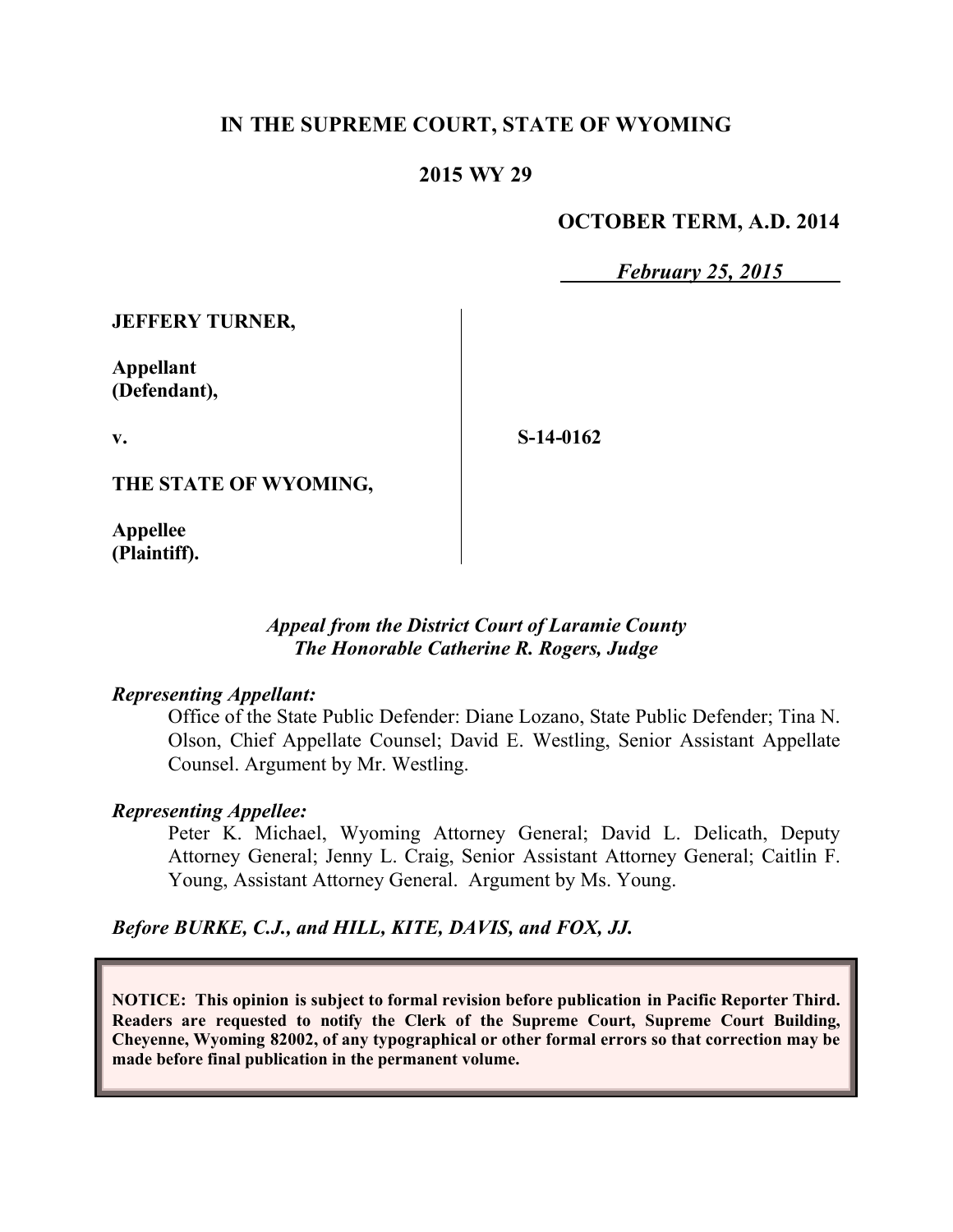**DAVIS**, Justice.

[¶1] Appellant Jeffery Turner entered a conditional guilty plea to a charge of escape from official detention, and thereby reserved the right to appeal the district court's denial of his motion to dismiss. He claimed in that motion that he had been deprived of his right to a speedy trial under the Interstate Agreement on Detainers (IAD), Wyo. Stat. Ann. § 7- 15-101 (LexisNexis 2013). Although we depart from the district court's reasoning, we affirm.

# **ISSUE**

[¶2] We restate the sole issue on appeal as follows:

Did the speedy trial provisions of the IAD require that the charge against Turner be dismissed?

### **FACTS**

[¶3] In 2010, the district court in Albany County sentenced Turner to four to nine years of imprisonment on a larceny conviction. On March 2, 2012, the Department of Corrections (DOC) transferred him as a pre-parole inmate to a community corrections facility in Laramie County.<sup>1</sup> Inmates at the community corrections facility are required to hold jobs in the community. Five weeks after his tranfer, on April 6, Turner failed to return from his job at a Cheyenne Burger King.

[¶4] This soon prompted action by both the DOC and the Laramie County District Attorney. On April 9, 2012, the director of the DOC issued an Order of Return to Custody pursuant to Wyo. Stat. Ann. § 25-1-104(j).<sup>2</sup> A little more than a week later, the district attorney filed an information charging Turner with escape from official detention under Wyo. Stat. Ann.  $\delta$  6-5-206(a)(i), and the circuit court issued an arrest warrant. Later in 2012, Texas law enforcement officers evidently found Turner in the Austin area of Travis County, Texas, a location he often called home.

[¶5] The record tells us nothing about how Texas law enforcement officers came into contact with him, but it does contain a waiver of extradition he signed on December 28, 2012. The waiver indicates he was being held by the sheriff in Travis County at least in

<sup>&</sup>lt;sup>1</sup> Such transfers are authorized by Wyo. Stat. Ann. § 7-18-109 (LexisNexis 2013).

<sup>&</sup>lt;sup>2</sup> This order does not appear in the record. The district attorney referred to it and its date of issue in a pleading, and its existence was confirmed by a copy of the extradition waiver that Turner executed in Texas and later presented to Wyoming courts in conjunction with his efforts to have his escape charge dismissed. We presume that the order requested law enforcement, detention facilities, and correctional facilities to hold Turner and notify the DOC so that he could be brought back to Wyoming to face incarceration on the Albany County sentence.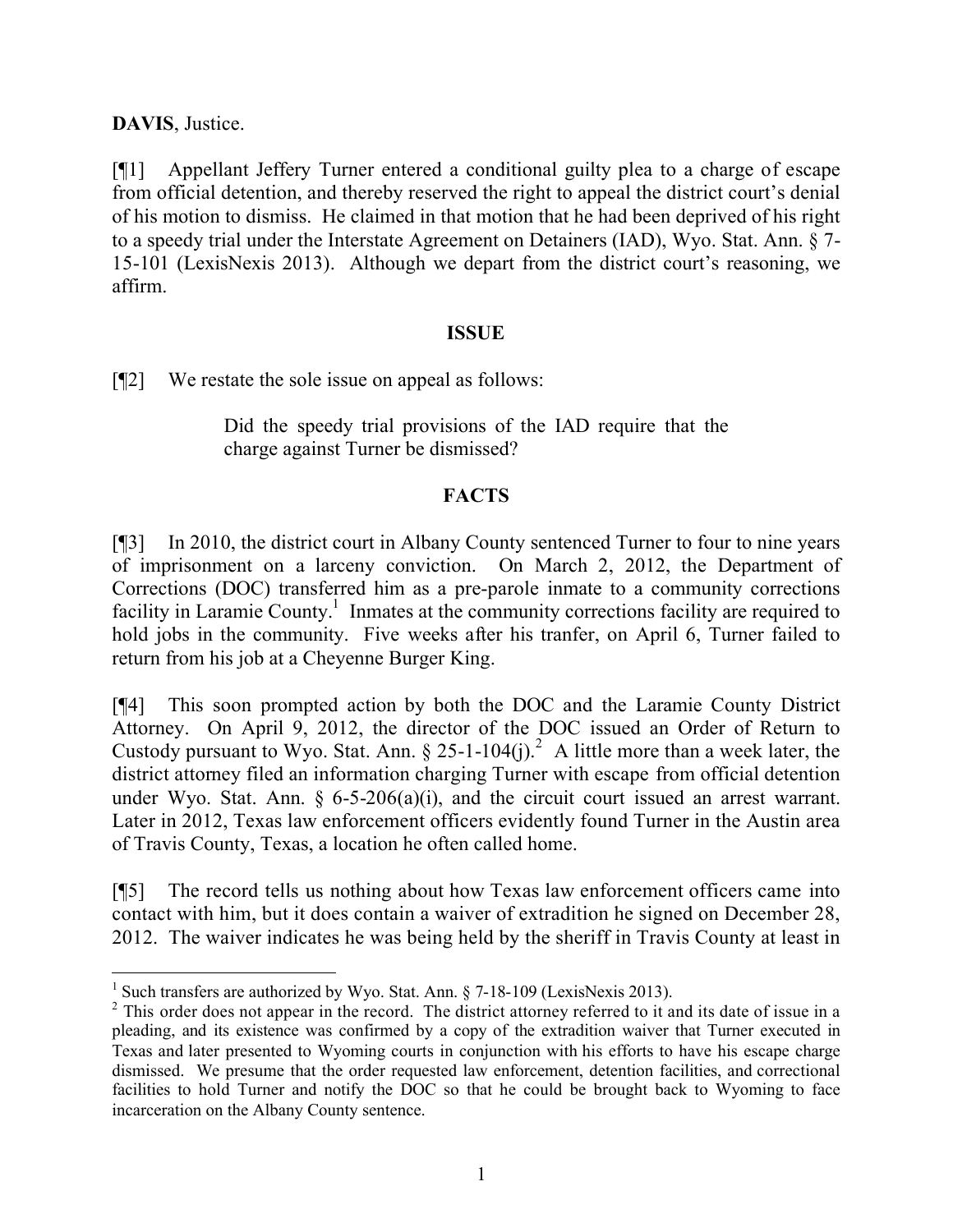part on the authority of the DOC Order of Return and the Laramie County warrant. The district attorney also suggested that Turner was simultaneously being held on a Texas charge. $3$ 

[¶6] The waiver of extradition indicates that Turner was advised of and waived his right to demand the issuance and service of a formal gubernatorial requisition and extradition warrant before being transferred from Texas into Wyoming's custody on the basis of the DOC order and Laramie County escape charge. Those rights are not provided by the IAD, but are instead granted by the Uniform Criminal Extradition Act (UCEA), codified in Wyoming by Wyo. Stat. Ann. §§ 7-3-201 through 227 (LexisNexis 2013), and in Texas by Tex. Code Crim. Proc. Ann. art. 51.13 (2013). Like the IAD, the UCEA provides a means to effect the transfer of a wanted person from one state to another. However, only the latter would require (absent a waiver) that Wyoming's governor make a formal demand for extradition to the governor of Texas, and that he in turn then issue an equally formal governor's warrant authorizing Turner's return to Wyoming.

[¶7] Turner does not contest the State's representations to the district court that, on the basis of his waiver of extradition, he was delivered to the medium security correctional institution in Torrington to complete his Albany County larceny sentence on January 17, 2013. On August 7, 2013, he filed a pro se motion to dismiss the escape charge in the circuit court, claiming a violation of his Sixth Amendment right to a speedy trial. Turner did not serve the district attorney with that motion. On September 9, 2013, the district attorney sought and was granted a writ of habeas corpus *ad prosequendum*<sup>4</sup> to have Turner brought to Laramie County for an initial appearance on the escape charge.

  $3$  Turner attached to his brief a document indicating that on October 12, 2012, he had been charged with the offense of "Fail to ID/Fugitive," was convicted upon his no contest plea to that charge on December 12, 2012, and was sentenced to 120 days in the Travis County jail. The stated offense seems to conform to Tex. Penal Code Ann. § 38.02(d) (2013), which makes it a misdemeanor for a fugitive from justice to refuse to give identifying information to a law enforcement officer, or to give the officer false identifying information. However, Turner never put that document before the district court. Thus, it is not properly before this Court as a matter of record, and it is not the proper subject of a motion to supplement the record. *See Harlow v. State*, 2003 WY 47, ¶ 87, 70 P.3d 179, 206 (Wyo. 2003); *Gifford v. Casper Neon Sign Co., Inc.*, 618 P.2d 547, 550-51 (Wyo. 1980). Consequently, we will not consider it in evaluating the district court's disposition of Turner's motion to dismiss. We nevertheless note that the 120-day Texas sentence would have expired, at the latest, on April 10, 2013, and likewise note authority for the proposition that the speedy trial limitations of the IAD become inapplicable if, prior to their expiration, the defendant's sentence in the sending state comes to an end. *State v. Butler*, 496 So.2d 916, 917 (Fla. Dist. Ct. App. 1986); *Pristavec v. State*, 496 A.2d 1036, 1038-39 (Del. Supr. 1985); *see also State v. Frohnhofer*, 264 P.3d 739, 742 (N.M. Ct. App. 2011).

<sup>&</sup>lt;sup>4</sup> "You have the body to prosecute" in Latin. This is a writ used in criminal cases to bring a prisoner before the court to be tried on charges other than those for which he is currently confined. Black's Law Dictionary 825 ( $10^{th}$  ed. 2014).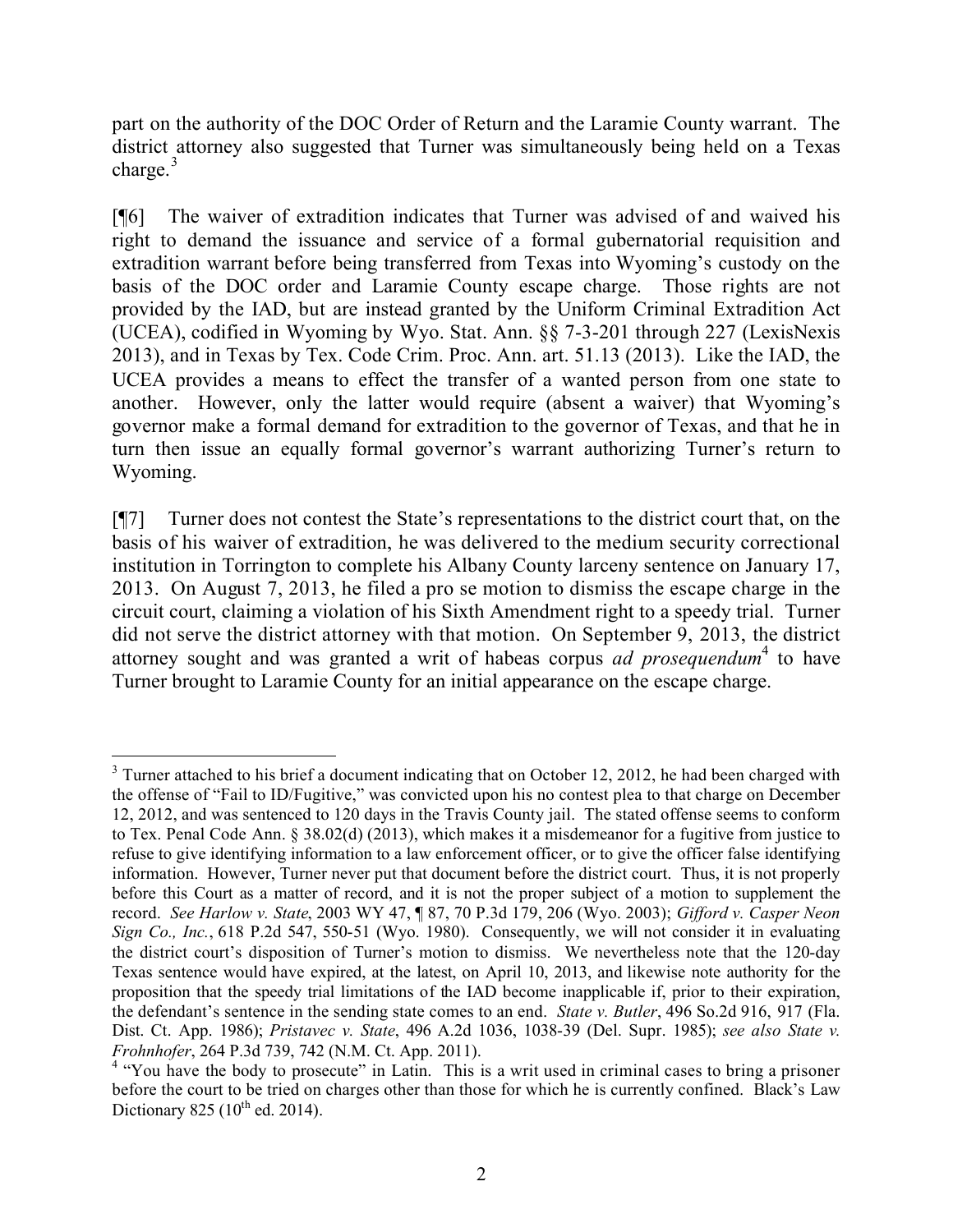[¶8] On September 27 and October 21, Turner's attorney filed nearly identical demands for a speedy trial under the federal and state constitutions and W.R.Cr.P. 48. Then, on October 25, 2013, he filed a motion to dismiss the escape charge due to an alleged failure to bring his client to trial within the time limits contained in Wyoming's IAD statute, § 7- 15-101.

[¶9] Articles III and IV of the IAD respectively allow the defendant or the State to initiate the transfer of the defendant from out-of-state custody to Wyoming. Under Article III, Turner's trial would have had to begin within 180 days after the Wyoming prosecutor and district court received proper written notice of his request for disposition of pending charges. Wyo. Stat. Ann.  $\hat{\S}$  7-15-101 art. III(a).<sup>5</sup> Under Article IV, his trial would have had to begin within 120 days of arriving in Wyoming. *Id.*, art. IV(c). He was not clear, however, whether the "request for disposition" to which he referred was the waiver of extradition that he executed in Texas, or the letters he sent to the clerk of court in Laramie County after being returned to Torrington from Texas.

[¶10] The State's response on November 12, 2013 made only one point that was truly relevant to the applicability of the IAD: there was no evidence that he ever filed an IAD demand for final disposition of the escape charge. The district court heard Turner's motion to dismiss on November 25 and issued an order denying it on December 3, 2013.

[¶11] In its order, the court indicated that Turner had not proved that he was serving a term of imprisonment in Texas at the time he waived extradition; he had only shown that he was confined in a county jail. Consequently, it concluded that the IAD had no bearing on the effect of the waiver he signed in Texas, and that the waiver could not be deemed a demand for final disposition.

[¶12] The court also concluded that letters Turner sent from Torrington to the district court clerk could not be read to constitute a demand for final disposition. However, it held that the pro se motion to dismiss he had filed in the Laramie County Circuit Court on August 7, 2013, after he was incarcerated in Torrington, would be treated as a request for a final disposition.<sup>6</sup> The court used the date of that earlier motion to determine that the time period during which he could be tried for escape had not yet expired.

[¶13] On January 27, 2014, Turner entered a conditional guilty plea and was sentenced on the Laramie County escape charge. His plea agreement preserved the right to appeal

 $\overline{a}$ 

<sup>&</sup>lt;sup>5</sup> Wyoming's version of Article III says a prisoner returned on a detainer "shall be brought to trial at the next term of court . . . ." However, we have acknowledged that the IAD is a federal law subject to federal construction. *Short v. State*, 2009 WY 52, ¶ 8, 205 P.3d 195, 198 (Wyo. 2009). Federal law requires that a prisoner returned for trial on other charges under Article III be tried within 180 days. *Cuyler v. Adams*, 449 U.S. 433, 444, 101 S. Ct. 703, 709-10, 66 L. Ed. 2d 641 (1981).

<sup>&</sup>lt;sup>6</sup> This was incorrect. By its terms, the IAD governs only certain cases of interstate rendition of prisoners, and it does not apply to intrastate prisoner transfers.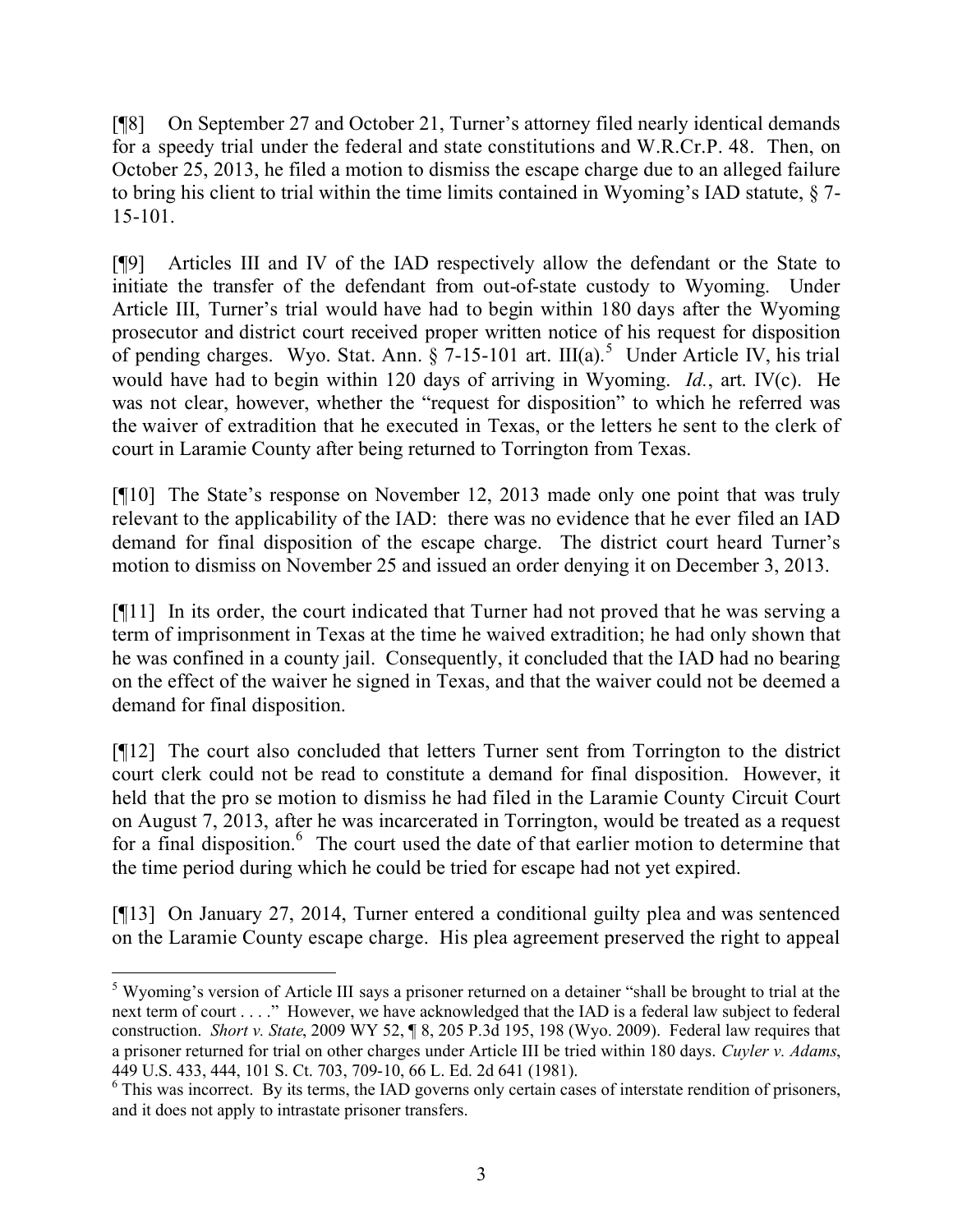the district court's order denying his motion to dismiss, and he was sentenced to serve twelve to eighteen months concurrently with the sentence remaining on his Albany County larceny conviction. He timely perfected this appeal.

## **DISCUSSION**

[¶14] Whether the speedy trial provisions of the IAD are applicable to Turner's case is a question of law that we review de novo. This Court will affirm the decision of the district court on any legal ground appearing in the record. *Short v. State*, 2009 WY 52, ¶¶ 8-9, 205 P.3d 195, 198 (Wyo. 2009).

[¶15] The purpose of the IAD is "to encourage the expeditious and orderly disposition" of untried charges pending against persons incarcerated and serving a sentence in another jurisdiction where a detainer has been lodged based on such charges. *Id*., ¶ 10, 205 P.3d at 198. Its ultimate aim is to resolve uncertainties created by those detainers which may "obstruct programs of prisoner treatment and rehabilitation." Wyo. Stat. Ann. § 7-15-101 art. I. The IAD, and thus its procedural provisions, including its speedy trial provisions, does not apply to untried charges upon which no detainer has been lodged. *Short*, ¶ 12 n.4, 205 P.3d at 199 n.4; *Layton v. State*, 2007 WY 1, ¶ 12, 150 P.3d 173, 177 (Wyo. 2007).

[¶16] Turner suggests both that he was transported to Wyoming at his own request for final disposition under Article III(a) and that he was transported here at Wyoming's request under Article IV(a), and that the time during which he had to be tried (180 or 120 days) had expired so that Wyoming should have been prohibited from trying him for escape. Therefore, he contends, the district court erred in denying his motion to dismiss.

[¶17] Both of the articles Turner relies upon require that a detainer be lodged. Article III(a) provides that:

> (a) Whenever a person has entered upon a term of imprisonment in a penal or correctional institution of a party state,<sup>[7]</sup> and whenever during the continuance of the term of imprisonment there is pending in any other party state any untried indictment, information or complaint **on the basis of which a detainer has been lodged against the prisoner**, he shall be brought to trial at the next term of court after he shall have caused to be delivered to the prosecuting officer and the

 $<sup>7</sup>$  Authorities are split as to whether the term "imprisonment in a penal or correctional institution of a</sup> party state" includes sentences served in county jails. 5 Wayne R. LaFave, et al. *Criminal Procedure* § 18.4(c) n.36 (3d ed. updated 2014); *Dawes v. State*, 135 So.3d 420, 422-24 (Fla. Dist. Ct. App. 2014). We do not need to reach that question, however, because the State lodged no detainer, and Turner made no request for final disposition.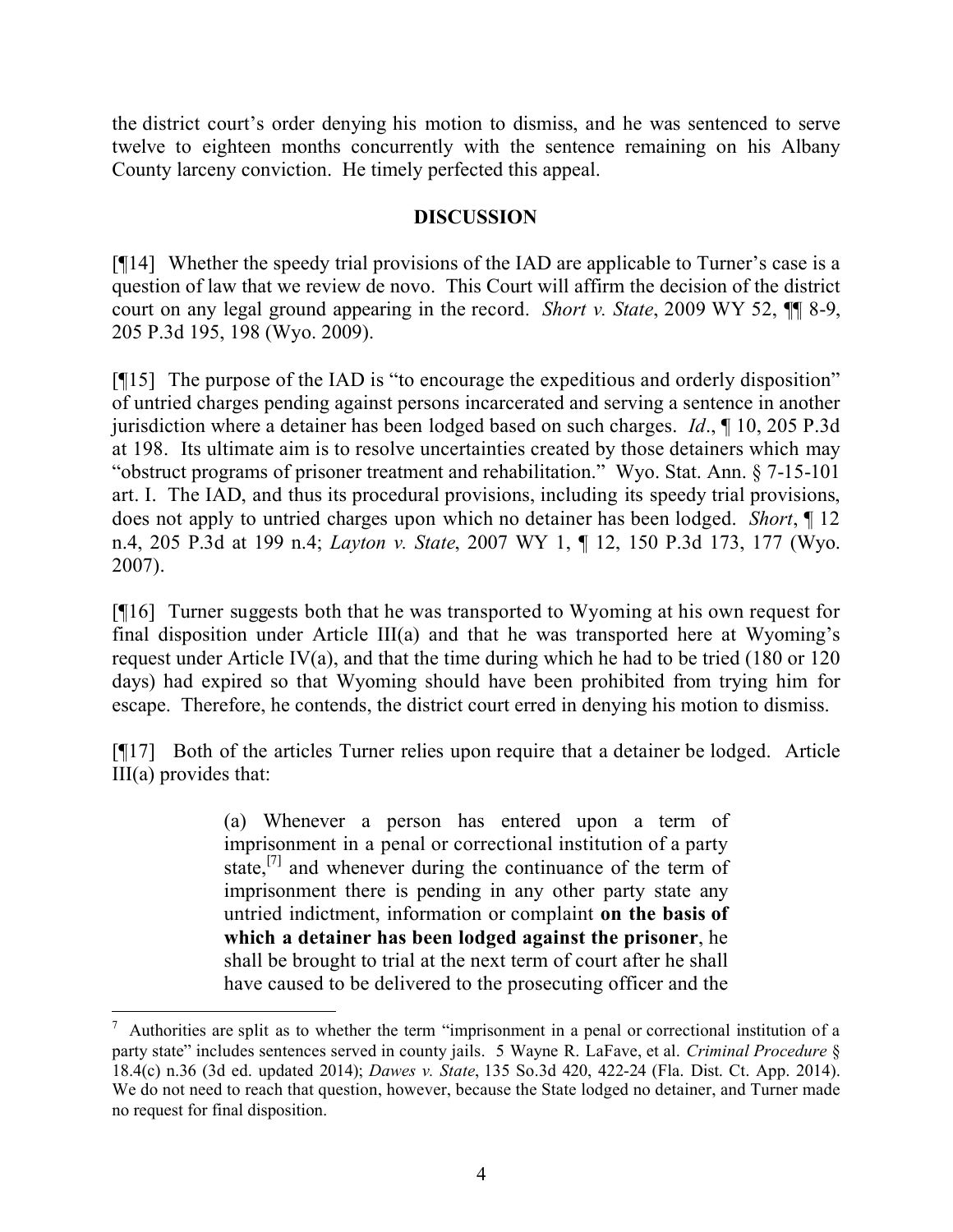appropriate court of the prosecuting officer's jurisdiction written notice of the place of his imprisonment and his request for a final disposition to be made of the indictment, information or complaint; . . . .

Wyo. Stat. Ann. § 7-15-101 art. III(a) (emphasis added). Article IV(a) provides as follows:

> (a) The appropriate officer of the jurisdiction in which an untried indictment, information or complaint is pending shall be entitled to have a prisoner **against whom he has lodged a detainer** and who is serving a term of imprisonment in any party state made available in accordance with Article V(a) hereof upon presentation of a written request for temporary custody or availability to the appropriate authorities of the state in which the prisoner is incarcerated; ....

*Id.*, art. IV(a) (emphasis added)

[¶18] When a statute is sufficiently clear and unambiguous, we give effect to the plain and ordinary meaning of the words used in it, and we do not resort to rules of statutory construction. *Redco Const. v. Profile Props., LLC*, 2012 WY 24, ¶ 26, 271 P.3d 408, 415-16 (Wyo. 2012). The language in the foregoing sections could not be clearer. A detainer must be lodged before the Interstate Agreement on Detainers applies.

[¶19] A detainer is "a notification filed with the institution in which a prisoner is serving a sentence, advising that he is wanted to face pending criminal charges in another jurisdiction." *Layton*, ¶ 5 n.2, 150 P.3d at 175 n.2; *Short*, ¶ 12 n.4, 205 P.2d at 199 n.4. It asks the institution to either hold the prisoner for an agency in the other jurisdiction or to notify it when the prisoner's release is imminent. *Carchman v. Nash*, 473 U.S. 716, 719, 105 S.Ct. 3401, 3403, 87 L.Ed.2d 516 (1985). The detainer must be lodged by a prosecutor from the "receiving state"—the state having an untried charge pending against the prisoner—with the custodial institution in the "sending state"—the state where he is then serving a sentence. Wyo. Stat. Ann.  $\S$  7-15-101 art. II(a)(ii) and (iii). In Turner's case, Wyoming is the receiving state and Texas is the sending state.

[¶20] Our definition of the term "detainer" contemplates an affirmative and purposeful act by the prosecutor in the receiving state. The prosecutor must direct a communication to a particular institution, and that communication must seek a prisoner's continued detention following the completion of his current sentence in that institution for the purpose of facing existing charges in the prosecutor's jurisdiction. The mere discovery of Wyoming charges against Turner by Texas law enforcement officers, perhaps by way of